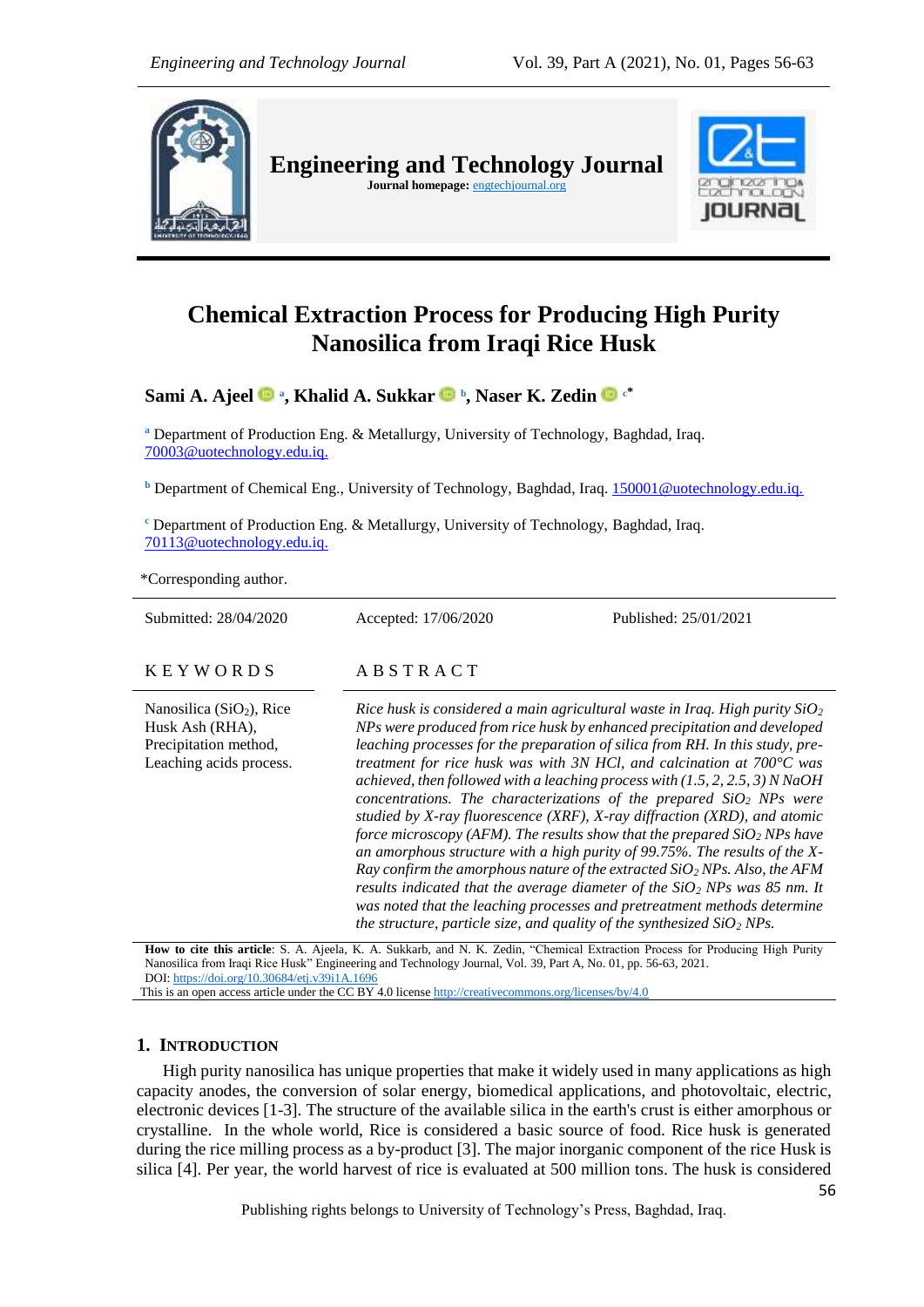as 20% of the grain, through the combustion of the husk, the ash is produced with a rate of 20% from the husk, and the obtained ash is estimated at 20 million tons. Usually, both rice husk and rice husk ash remain as industrial waste without use. So, many applications in industrial for rice husk ash has been researched. Also, using cheap resource materials like rice husk to produce important material as nano-silica produced a huge economic benefit due to reduce the cost and utilize of waste. The preparation process, properties, and applications of RHA are studied by extensive researches during the last three decades, also, this subject was studied with many pieces of research [5]. The nature of silica products (crystallinity and microstructure) is highly related to their application because the low reactivity of crystalline silica is limited to its direct applications [6]. The extracted silica from RHA is generally in an amorphous form with good properties. So, the amorphous silica can be obtained from RHA by using thermochemical processes. Comparing with crystalline silica, amorphous silica has interesting properties. In many chemical applications as absorbents, catalysts, and thermal insulators, amorphous silica has a high interest because of its proprieties like small particle size with high specific surface area [7-9]. Various synthetic methods of extracting nano-silica from RHA were used like chemical precipitation, ion exchange, solvent extraction, and electrolysis deposition method. Y. Shen [10] produced nano-silica from RHA by chemical method. They found the preparation conditions, time, the temperature of combustion have controlled the nature of the produced nano-silica thus the amorphous silica was formed at 550–800 °C and crystalline silica forms at temperatures higher than this. Nittaya and thuadaij [11], prepared nano-silica by precipitation method and characterized by many analytical techniques. They found that the obtained product was amorphous nano-silica and the specific surface area was  $656 \text{ m}^2 \text{g}^{-1}$ . Carmona et al. [12], extracted amorphous and white silica with both micro and nanometric particles from rice husk using mild acid solutions. They conducted that the prepared nano-silica was prepared by a precipitation process which was extracted from Iraq agriculture sources. Then, it was noted that the purity of nano-silica is dependent on many factors such as type of raw material, precipitation temperature, pretreatment steps, and the final purification process. All these parameters determine the quality and quantitative of produced nano-silica. Therefore, the main objective of the present investigation is to produce high purity nanosilica from agricultural wastes of rice husk by developed chemical extraction techniques.

## **2. THE EXPERIMENTAL WORK**

## *I. The raw materials*

The obtained rice husk (RH) was from Al-Najaf province -Iraq. Table I shows the chemical composition of rice husk (RH), it was obtained by carrying out extracted in the laboratory. Other chemicals such as sodium hydroxide (NaOH), hydraulic acid (HCl), and sulfuric acid (H<sub>2</sub>SO<sub>4</sub>) were imported from Fluka Co.

| <b>Main Constituent's</b> | $wt\%$                                                                              |  |
|---------------------------|-------------------------------------------------------------------------------------|--|
| Hemi cellulose            | 20.7                                                                                |  |
| <b>Cellulose</b>          | 34.4                                                                                |  |
| Lignin                    | 19.2                                                                                |  |
| Ash Silica                | 18.5                                                                                |  |
| <b>Metallic oxides</b>    | 7.2 (MgO, NaO, CaO, Al <sub>2</sub> O <sub>3</sub> ,K <sub>2</sub> O <sub>3</sub> ) |  |

**TABLE I: The chemical composition of raw rice husk.**

# *II. Pre-treatment for rice husk (RH)*

For removing the soluble particles and dust, the rice husk was washing repeatedly by using the distilled water then dried by air at room temperature for 24 hrs. The pretreatment process was carried out by soaking 30 g of the dried rice husk in one liter of 3N of HCl solution at 80 °C for 4 hrs. The mixture was then subjected to refluxing in the same acid at room temperature for 12 hrs. RH was then washed with deionized water and filtered many times to make it acid-free then dried in an oven at about 110 °C for 4 hrs, as shown in Figure 1-a, b, c.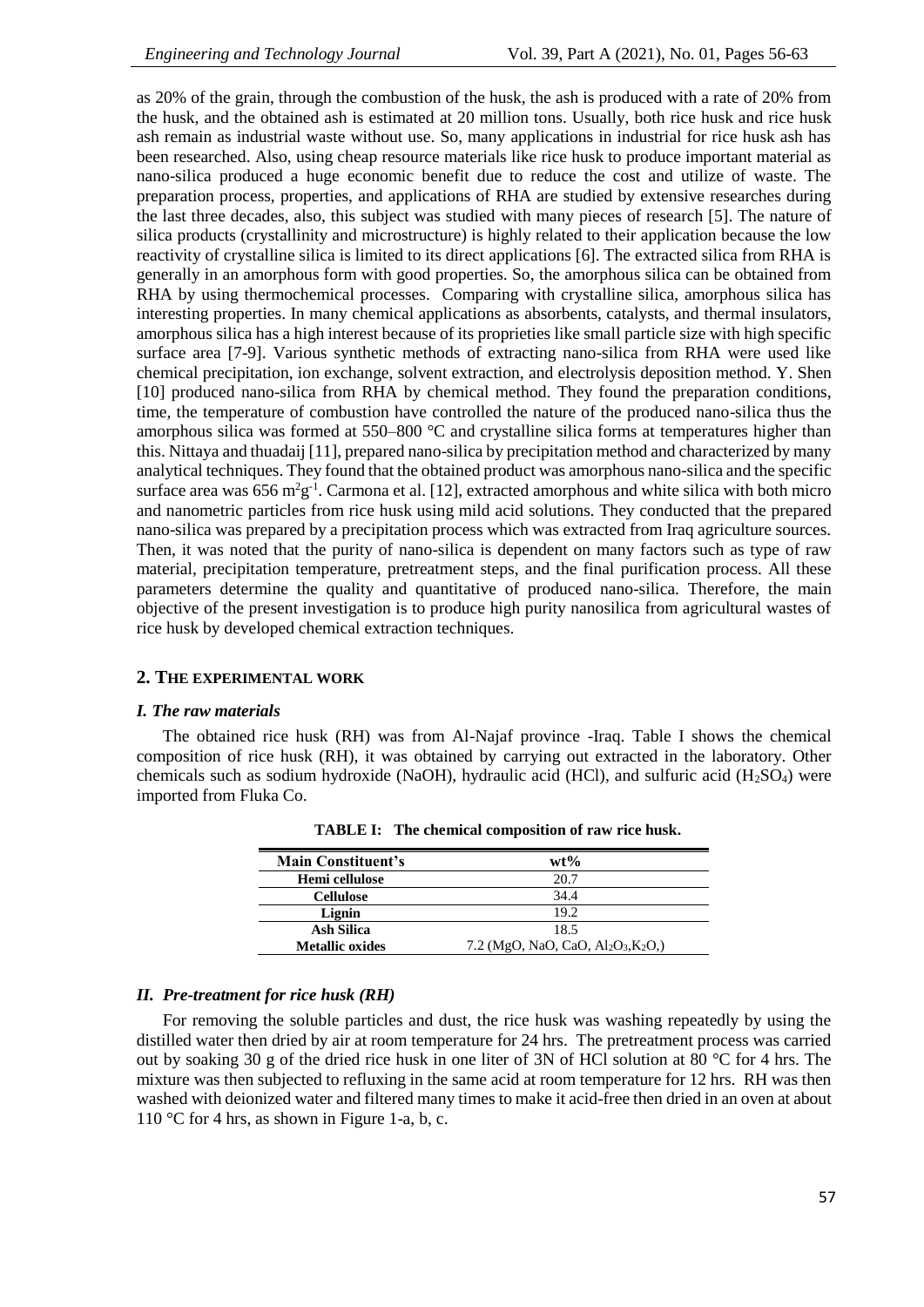

**Figure 1: Agricultural Iraqi waste (Rice Husk) a) tuft of spikes b) RH without chemical treatment c) RH with chemical treatment.**

# *III. Calcination of rice husk (RH)*

The pre-treatment rice husk (RH), was burned at 700 °C in a muffle furnace for 4 hrs at 10 °C/min, for removing the carbonaceous materials after that left to cool down. The obtained rice husk ash (RHA) becomes white color as shown in Figure 2.



**Figure 2: The rice husk ash (RHA) as agricultural Iraqi waste.**

## *IV. Preparation for nanosilica*

Pure nano-silica was extracted by treating (20) g of RHA with 150 ml of (1.5, 2, 2.5, 3) N NaOH. The samples were stirred via magnetic stirrer at a constant rate and heated in a covered beaker of 250 ml at 70 °C for 3 hrs, as shown in Figure 3. By using filter paper Whatman (No.41 ashless), the solution of sodium silicate was filtered. So the obtained solution is  $(Na_2SiO_3)$  as revealed in the below Equation.

$$
SiO2 + 2NaOH \rightarrow Na2SiO3 + H2O
$$
 (1)

(ash) (sodium hydroxide) (sodium silicate) (water)



**Figure 3: Silica nanoparticle production process, preparation pure nanosilica.**

The residue solution was carefully washed with (100 mL) of boiling water. After that, the solution of sulphuric acid 5N  $H_2SO_4$  was added to precipitate the solution of silicate as a white gelatinous solid  $(SiO<sub>2</sub>)$  (by a gelation process).

$$
Na2SiO3 + H2SO4 \rightarrow SiO2 + Na2SO4 + H2O
$$
 (2)

(sodium silicate) (sulphuric acid) (High Purity silica)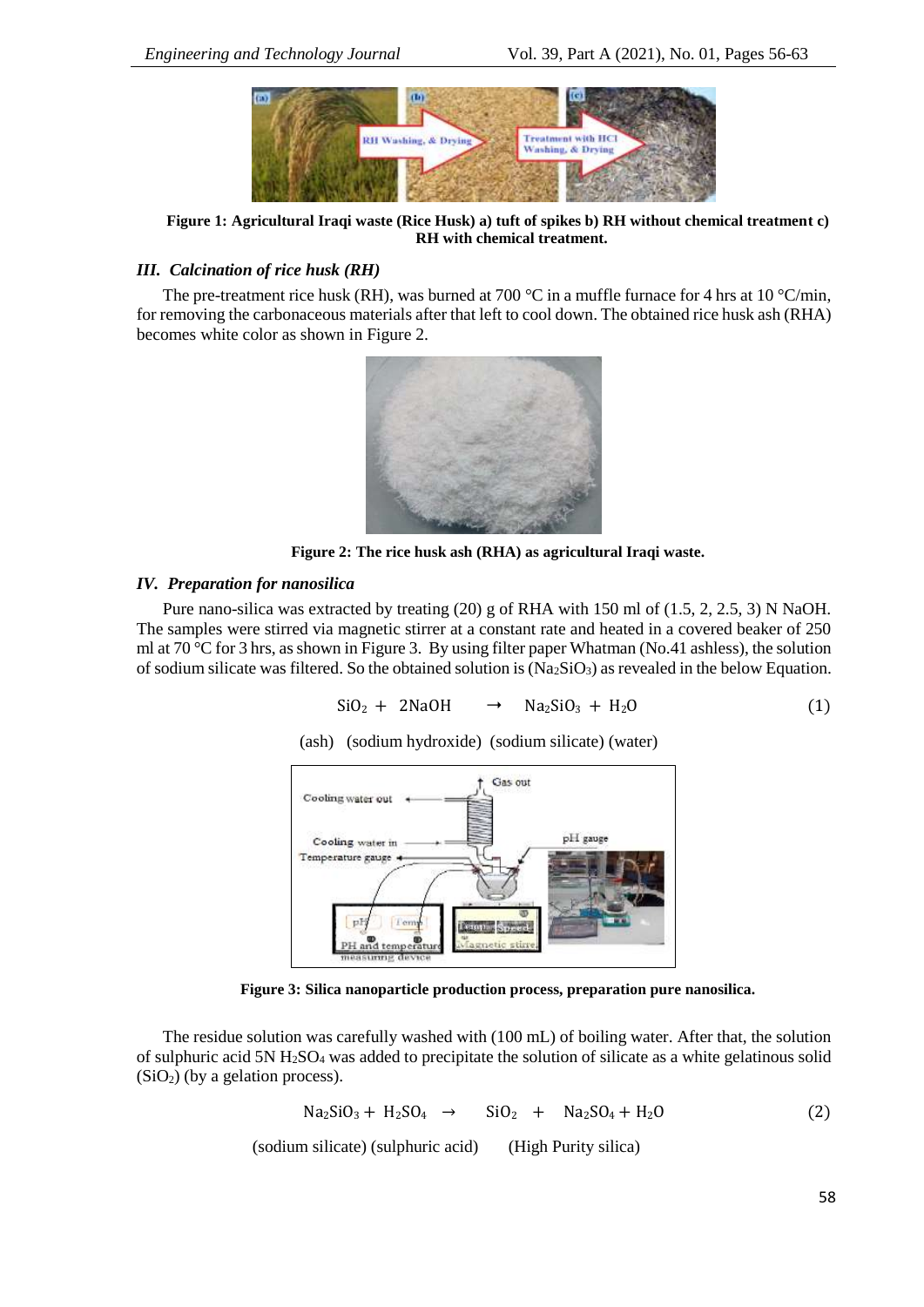The residue soft gel was aged for 4 hrs, after aging, the slurry was washed via using a vacuum filtration pump. NH<sub>4</sub>OH was added to make the  $pH = 9$ . Then, it left at room temperature for 4 hrs. By using filter paper Whatman (No.41 ashless), the solution was washed and filtered with 20 ml warm deionized water many times to clear it of alkali and dry it at a temperature of 90 °C for 10 hrs inside the oven. The obtained powder was refluxed with 6N HCl for 4 hrs and washed with deionized water, after washing, 2.5N NaOH was added and stirred by magnetic stirrer and heated at 70  $^{\circ}$ C for 3 hrs inside 250 ml covered beaker then 5N H<sub>2</sub>SO<sub>4</sub> was added to obtain white nanoparticles with high purity of (SiO2) after washing and filtering by Whatman (No.41 ashless). As shown in the flow chart in Figure 4, the precipitated nanosilica was washed repeatedly with warm deionized water until it becomes completely alkali-free then filtered and the remainder was collected and dried at 110 °C for 12 hrs in the oven furnace. The final product is nanosilica by precipitation method.



**Figure 4: Flow chart for preparation of high purity silica and nanosilica by precipitation method.**

#### **2. THE RESULTS WITH DISCUSSION**

### *I. XRF results*

Purity for the prepared silica from rice husk was measured by X-ray fluorescence (XRF). Table II illustrates the chemical analysis of prepared nano-silica which was prepared at  $700^{\circ}$ C, it is noteworthy that the choice of the temperature of the calcination at 700  $\degree$ C was dependent on the previous studies of research [8,11]. Therefore, it concluded that calcination at a temperature above 700  $\degree$ C gives crystal silica. On the other hand, the calcination at a temperature of less than 700  $^{\circ}$ C gives less purity for the produced silica. Accordingly, the choice calcination temperature at 700  $^{\circ}$ C to give pure amorphous silica. It was noted that the nano-silica purity reaches to 99.917 wt% from Iraq rice husk. To evaluate the effect of NaOH concentration on nano-silica powder, XRF analysis is used for quantitatively investigating the level of impurities in nano-silica  $(SiO<sub>2</sub>)$  and evaluating the purification effect at (1.5,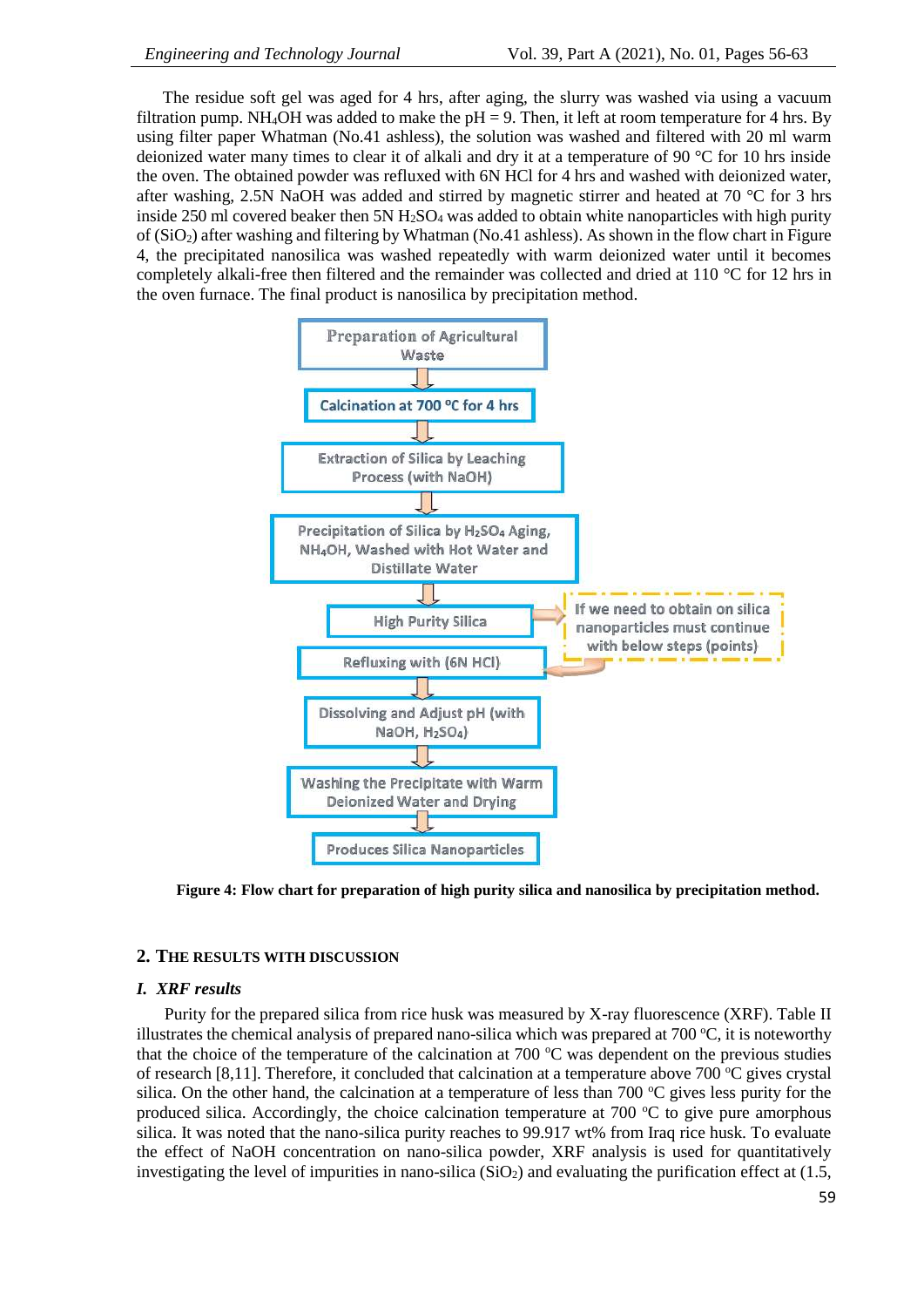2, 2.5, 3)N NaOH treatments. Table II shows XRF for nano-silica at the best extraction condition obtained in this study (with pre-treatment of 3N HCl and calcination temperature at 700 oC for 4 hrs), it shows the ratio of nano-silica and the major inorganic oxides such as CaO,  $Fe<sub>2</sub>O<sub>3</sub>$ , K2O, Cr<sub>2</sub>O<sub>3</sub>, and MnO exist with the various amounts relying on the concentration of NaOH. The purity of extracted nano-silica is affected by the presence of these oxides. The purity of nano-silica increases with increasing the concentration of NaOH from 98.4% to 99.9% respectively. This result is an agreement with researches [14-18].

| <b>Components</b>              | <b>Treatment with NaOH</b> |        |        |        |
|--------------------------------|----------------------------|--------|--------|--------|
| $\frac{6}{9}$                  | 1.5 <sub>N</sub>           | 2N     | 2.5 N  | 3N     |
| SiO <sub>2</sub>               | 98.43                      | 99.318 | 99.753 | 99.917 |
| $K_2O$                         | 0.004                      | 0.001  | 0.003  | 0.003  |
| Fe <sub>2</sub> O <sub>3</sub> | 0.704                      | 0.207  | 0.142  | 0.018  |
| CaO                            | 0.093                      | 0.048  | 0.002  | 0.013  |
| Cr <sub>2</sub> O <sub>3</sub> | 0.020                      | 0.009  | 0.001  |        |
| MnO                            | 0.062                      | 0.008  | 0.001  | 0.003  |
| $P_2O_5$                       | 0.657                      | 0.352  | 0.096  | 0.029  |
| Others                         | 0.022                      | 0.057  | 0.002  | 0.017  |

**TABLE II: XRF analysis of nanosilica composition at different concentrations of NaOH.**

The relationship between the degree of purity for extraction nanosilica and NaOH concentration is show in Figure 5. It indicates that within increase NaOH concentration, the purity increased.



**Figure 5: The relationship shows the effect of NaOH concentration on purity nanosilica.**

# *II. X-Ray Diffraction*

To confirm the crystalline and amorphous nature of the produced powders, an X-ray diffraction  $(XRD)$  test was achieved on the obtained silica at (1.5, 2, 2.5, and 3) N NaOH concentrations. Figure 6 shows the XRD patterns of as-prepared nanosilica powder in the range of  $2\theta = 0 - 60^{\circ}$ . At  $2\theta = \sim 17$ - 29°, a broad peak was noticed corresponding to amorphous silica depending on JCPDS-card # 96- 412-4080. The prepared nanosilica doesn't show any sharp peaks as a result of obtaining amorphous silica without crystalline structure. Figure 6 shows spectrums with high smoothness, the smoothness of the spectrum pointed out the high efficiency of impurities removal of acid leaching process from RHA. Also, the acid leaching is attributed to the amorphous nature of nanosilica. With acid leaching, however, the crystal form doesn't show up even at temperatures higher than 700  $\degree$ C and then returns to remove some ions which were activated the crystallization of nanosilica. XRD analyses in Figure 6 reveal that changing the concentration of NaOH has affected the curves of nanosilica. From the figures it can be noted, the obtained curves were completely amorphous and the degree of smoothness of the curves was increased by raising the concentration of NaOH from 1.5N to 3N. This result is in total agreement with the fact that NaOH solubilizes only amorphous silica.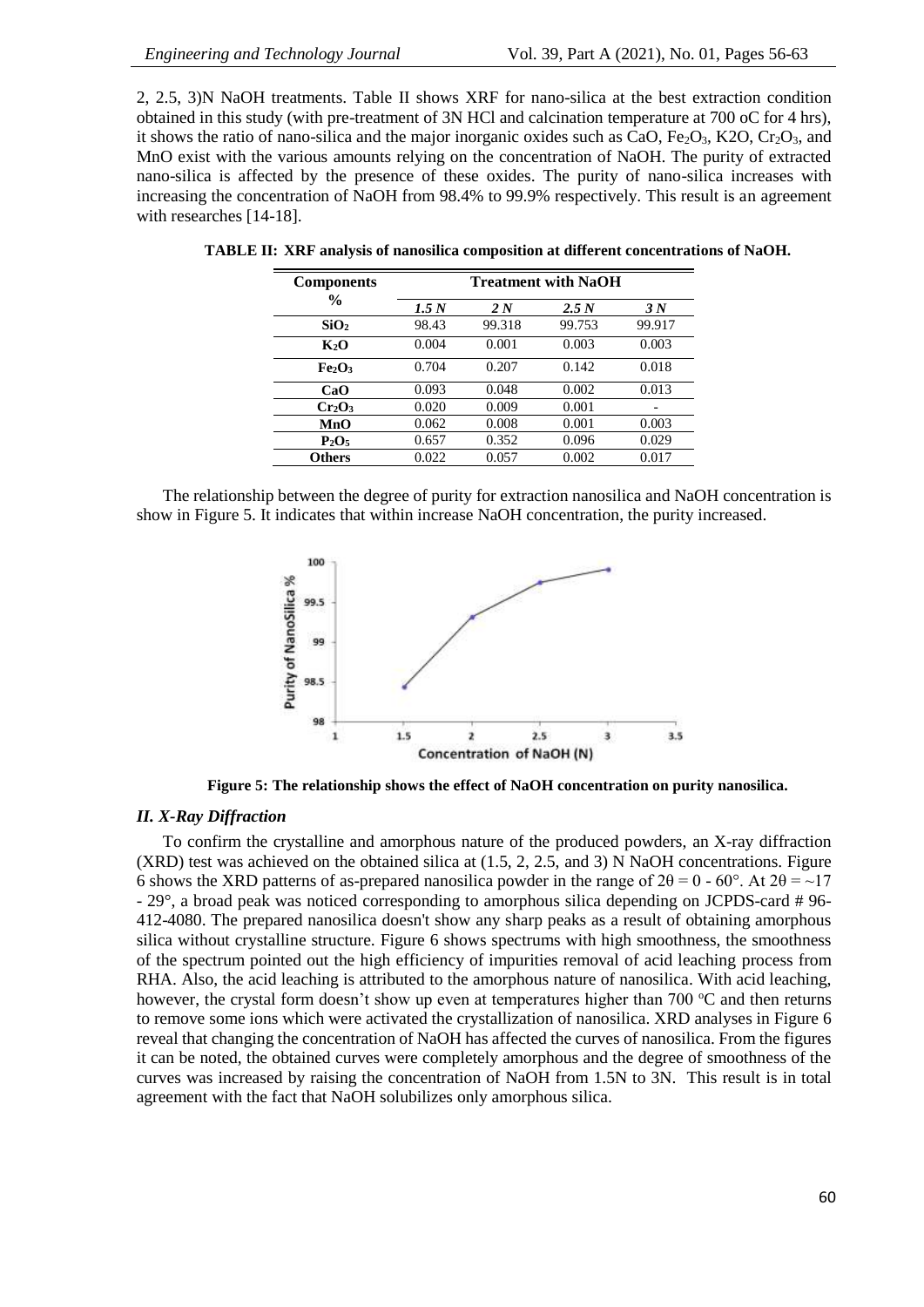

**Figure 6: X-Ray diffraction XRD nanosilica at a) 1.5 NaOH, b) 2 NaOH, c) 2.5 NaOH, d) 3 NaOH.**

#### *III. Atomic force microscopy (AFM) and Particle Size of Nanosilica*

The AFM analysis was applied to characterize the obtained silica nanoparticles' average diameter at each concentration of NaOH from 1.5 to 3 N with the scanned area (2534\*2534) nm for the samples with high-resolution (416\*416) pixel as shown in Figure 7. The morphology and diameter of the extracted silica nanoparticles from agricultural Iraqi were affected by changing the concentration of NaOH from 1.5 to 3 N through extracted  $SiO<sub>2</sub>$  nanoparticles. According to AFM analysis, the diameters of prepared silica nanoparticles ( $SiO<sub>2</sub>NPs$ ) extracted at 1.5 N NaOH were in the range of (65–115 nm) and the average diameter equal to 74.70 nm as shown in Figure 7-a, that show three-dimensional surface images. It is confirmed that nano-silica particles are spherical. Also, at 2N concentration of NaOH, the diameters of silica nanoparticles ( $SiO<sub>2</sub>NPs$ ) were in the range of (20–120 nm) and the average diameter of 78.25 nm, the 3D surface image of SiO2NPs extracted at 2N NaOH shows particles have a spherical shape and bigger size than the particles obtained at 1.5 N NaOH, as shown in Figure 7-b. The AFM images of silica nanoparticles obtained at 2.5N NaOH display keeping the spherical shape of particles with the increase in the size of particles in which the range of particle diameters is (75–100 nm) and the average diameter is 79.76 nm as shown in Figure 7-c. The 3D surface image of silica nanoparticles prepared at 3N NaOH appears the surfaces of silica nanoparticles have the valleys and hills shape. Valley shapes are comparatively smooth, and the hill shapes have crystal-like structures. The diameters of prepared nano-silica are in the range of  $(70 - 165)$  nm and the average diameter equal to 88.93 nm, as shown in Figure 7-d.

In general, All these results reveal that increasing the concentration of NaOH led to a rise in the size of the particles. On the other hand, the shape of particles can be changed from spherical which was obtained at NaOH concentration led from 1.5 - 2.5N to crystal-like structures at 3N NaOH concentration.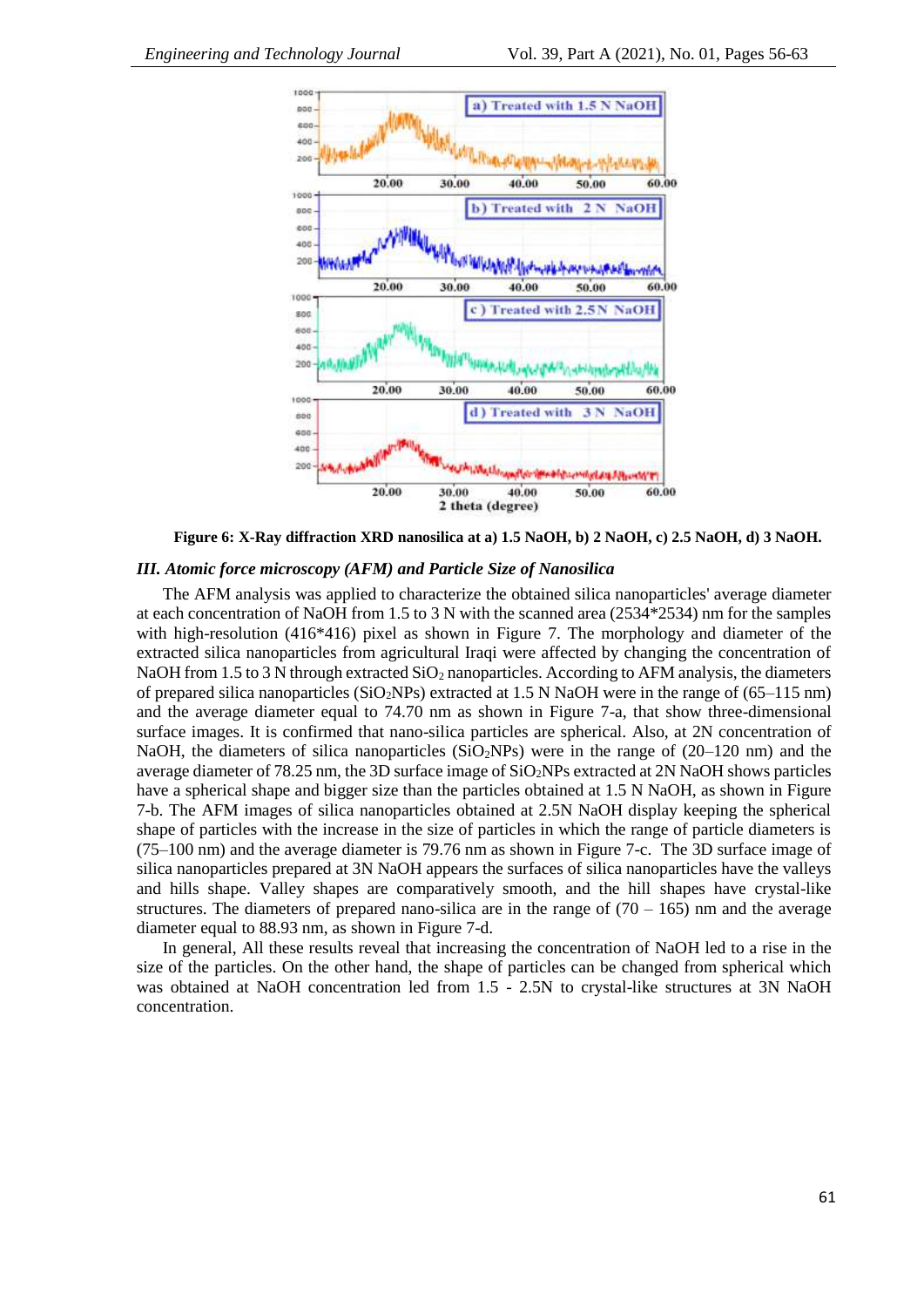

**Figure 7: AFM photograph of 2D and 3D of prepared nanosilica at different NaOH concentrations: a) 1.5, b) 2, c) 2.5, and d) 3 N.**

## **4. CONCLUSIONS**

An amorphous  $SiO<sub>2</sub>NPs$  was successfully prepared from rice husk by chemically modified precipitation technique. The chemical treatment processes were the main affective parameters for producing high purity nano-silica (99.917 %). This study showed that with an increase in NaOH concentration from 1.5 to 3 N, the purity of the extracted silica increased. Whereas, AFM results showed that the increases in NaOH concentration will increase the size of the silica particles. Also, with increasing the concentration of NaOH to higher than 2.5 N, the particle size will be increased more than of nano-scale. This study showed that at 3N NaOH solution, amorphous silica nanoparticles with the highest degree of purity were extracted from RH. The main particle size of the prepared nanosilica was 40-89 nm. From an engineering point of view, the modified production method is economic, flexible non-complicated, and produced high-quality amorphous nano-silica. Then, the process could be used for production on an industrial scale.

# **References**

- **[1]** R. R. Swetha, "Studies of nitric acid attack on rice husk ash concrete", International Journal of Civil Engineering and Technology, Vol.8, pp.927–934, 2017.
- **[2]** M. Al Mubarok, L. P. Setiawan, M. Utami, and W. Trisunaryanti, "Study of acid leaching in the preparation of silicon from lapindo mud", International Journal of Academic and Scientific Research, Vol.2, Issue 4, pp.31-36, 2014.
- **[3]** P. P. Nayak, S. Nandi, and A. K. Datta, "Comparative assessment of chemical treatments on extraction potential of commercial grade silica from rice husk", Engineering Reports, [Vol.1,](https://onlinelibrary.wiley.com/toc/25778196/2019/1/2) No.2, pp.1-13, 2019.
- **[4]** V. B. Carmona, R. M. Oliveira, W. T. L. Silva, L. H. C. Mattoso, and J. M. Marconcini., "Nanosilica from rice husk: extraction and characterization", Industrial Crops and Products, Vol.43, pp.291– 296, 2013.
- **[5]** N. Soltani, A. Bahrami, M.I. Pech-Canul, and L.A. González, "Review on the physicochemical treatments of rice husk for production of advanced materials", Chemical Engineering Journal, Vol.264, pp.899–935, 2015.